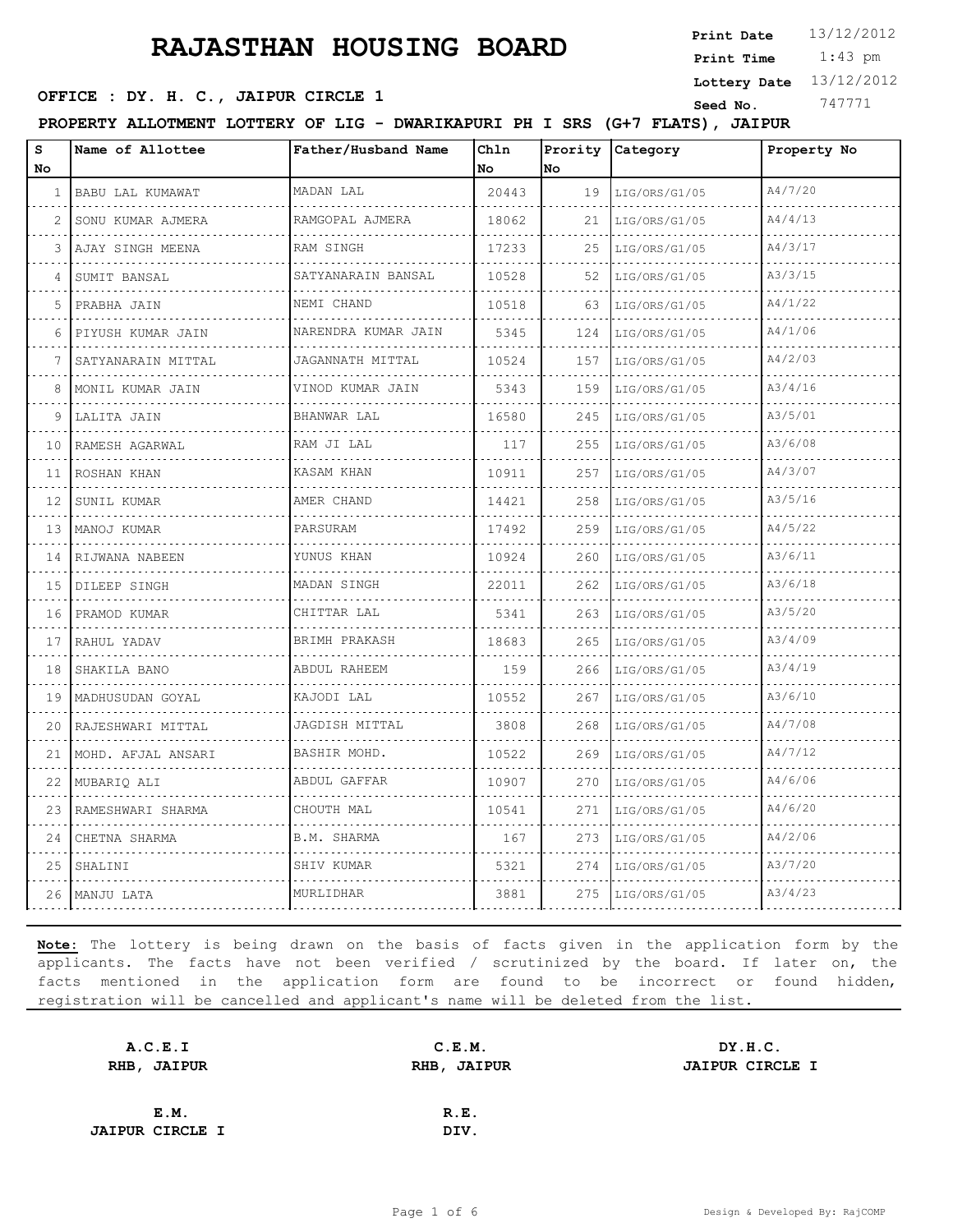1:43 pm **Print Date**  $13/12/2012$ **Print Time**

#### **Lottery Date** 13/12/2012

#### **SEED OFFICE : DY. H. C., JAIPUR CIRCLE 1 Seed No.** 747771

**PROPERTY ALLOTMENT LOTTERY OF LIG - DWARIKAPURI PH I SRS (G+7 FLATS), JAIPUR**

| s<br>No | Name of Allottee        | Father/Husband Name    | Ch1n<br>No | Prority<br>lno. | Category      | Property No |
|---------|-------------------------|------------------------|------------|-----------------|---------------|-------------|
| 27      | SHERU MOHD.             | RAHMAN KHAN            | 10909      | 276             | LIG/ORS/G1/05 | A3/1/24     |
| 28      | RAJ KUMAR VYAS          | RAM JI LAL             | 1048       | 102             | LIG/HPS/G1/05 | A4/3/13     |
| 29      | HEMRAJ JANGID           | TIRLOK CHAND JANGID    | 4552       | 182             | LIG/HPS/G1/05 | A3/2/24     |
| 30      | SHISHIR KAPOOR          | SHASHI KAPOOR          | 11028      | 192             | LIG/HPS/G1/05 | A3/2/13     |
| 31      | NITESH MATHUR<br>.      | .<br>PREM PRAKASH<br>. | 14600      | 228             | LIG/HPS/G1/05 | A3/7/03     |
| 32      | MUKTA VERMA             | R.C. VERMA             | 7010       | 257             | LIG/HPS/G1/05 | A4/5/05     |
| 33      | ROBIN KOUSHAL<br>.      | SATISH KOUSHAL<br>.    | 403        | 314             | LIG/HPS/G1/05 | A3/4/11     |
| 34      | DEEPAK KUMAR VESHNAV    | CHUNNI LAL             | 5281       | 329             | LIG/HPS/G1/05 | A3/0/06     |
| 35      | SARNAM SINGH            | RAM SINGH              | 16677      | 330             | LIG/HPS/G1/05 | A4/6/18     |
| 36      | SASHI KANT<br>.         | HAJARI LAL             | 8497       | 331             | LIG/HPS/G1/05 | A4/0/19     |
| 37      | SITA RAM                | LAXMI CHAND            | 24244      | 332             | LIG/HPS/G1/05 | A3/5/03     |
| 38      | OM PANWAR               | TOTA RAMD              | 7300       | 333             | LIG/HPS/G1/05 | A4/6/10     |
| 39      | JAI SHRI SHARMA         | DAMODAR LAL            | 7944       | 334             | LIG/HPS/G1/05 | A3/1/01     |
| 40      | DINESH KUMAR            | AMBIKESHWAR            | 6776       | 336             | LIG/HPS/G1/05 | A4/3/22     |
| 41      | MAHESH SHARMA           | NAND KISHOR            | 15969      | 338             | LIG/HPS/G1/05 | A4/2/08     |
| 42      | SATYANARAIN SINGH       | NATHU SINGH            | 16905      | 339             | LIG/HPS/G1/05 | A3/7/15     |
| 43      | MANISH JAIN             | SURESH KUMAR           | 13640      | 340             | LIG/HPS/G1/05 | A4/7/06     |
| 44      | AJAY KUMAR              | SATYANARAIN            | 4897       | 343             | LIG/HPS/G1/05 | A4/0/23     |
| 45      | HANUVANT SINGH          | KHIV SINGH             | 14739      | 345             | LIG/HPS/G1/05 | A3/3/19     |
| 46      | RAMESHWAR LAL           | MOTA RAM               | 12011      | 346             | LIG/HPS/G1/05 | A4/7/13     |
| 47      | MANOJ PUSHKARNA         | KRISHN DAS             | 23550      | 347             | LIG/HPS/G1/05 | A3/6/09     |
| 48      | GOPAL DAS               | <b>BHERU MAL</b>       | 7754       | 348             | LIG/HPS/G1/05 | A4/6/16     |
| 49      | DILSHAD AAGA            | HAFEJUDEEN             | 10915      | 350             | LIG/HPS/G1/05 | A4/5/18     |
| 50      | SEEMA NUWAL             | AJAL NUWAL             | 9774       | 351             | LIG/HPS/G1/05 | A4/2/02     |
|         | 51   IQRAMUDDEN QURESHI | ISLAMUDEEN             | 22849      | 352             | LIG/HPS/G1/05 | A4/5/07     |
|         | 52 GUNJAN GHIYA         | RAMAVATAR              | 19844      | 357             | LIG/HPS/G1/05 | A3/1/15     |

| A.C.E.I                | C.E.M.      | DY.H.C.                |
|------------------------|-------------|------------------------|
| RHB, JAIPUR            | RHB, JAIPUR | <b>JAIPUR CIRCLE I</b> |
|                        |             |                        |
| E.M.                   | R.E.        |                        |
| <b>JAIPUR CIRCLE I</b> | DIV.        |                        |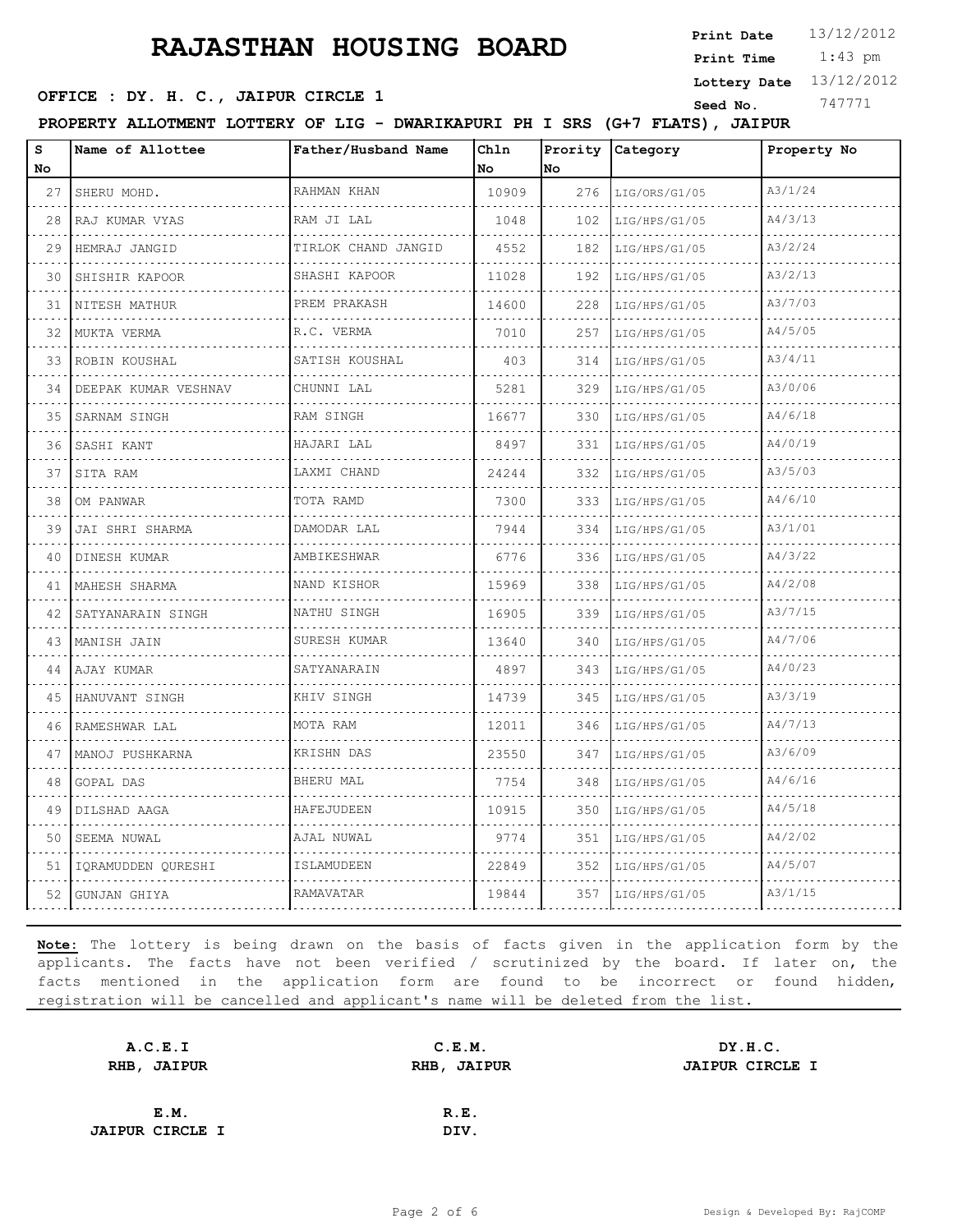1:43 pm **Print Date**  $13/12/2012$ **Print Time**

# **SEED OFFICE : DY. H. C., JAIPUR CIRCLE 1 Seed No.** 747771

**Lottery Date** 13/12/2012

**PROPERTY ALLOTMENT LOTTERY OF LIG - DWARIKAPURI PH I SRS (G+7 FLATS), JAIPUR**

| s<br>No | Name of Allottee       | Father/Husband Name  | Ch1n<br>No | Prority<br>No | Category      | Property No |
|---------|------------------------|----------------------|------------|---------------|---------------|-------------|
| 53      | VINOD SINGH            | MAHAVEER SINGH       | 7003       | 360           | LIG/HPS/G1/05 | A3/7/10     |
| 54      | .<br>GANPAT LAL SHARMA | PARMANAND            | 12889      | 362           | LIG/HPS/G1/05 | A4/5/10     |
| 55      | TARA CHAND VERMA       | GHISHA LAL           | 1017       | 363           | LIG/HPS/G1/05 | A4/1/08     |
| 56      | MADHUKANT              | GOVIND RAM           | 4026       | 364           | LIG/HPS/G1/05 | A4/4/07     |
| 57      | .<br>NARESH SHARMA     | RAJENDRA SHARMA      | 13190      | 365           | LIG/HPS/G1/05 | A4/6/21     |
| 58      | MS. B. ASHA            | B.E. BHUSNAM         | 18125      | 369           | LIG/HPS/G1/05 | A3/3/10     |
| 59      | POOJA AGARWAL          | SHYAM SUNDER M       | 24539      | 371           | LIG/HPS/G1/05 | A3/2/17     |
| 60      | RAM SWROOP MEENA       | RAM CHANDRA MEENA    | 19188      | 372           | LIG/HPS/G1/05 | A4/6/22     |
| 61      | MOHAN LAL              | MITTHU LAL           | 1437       | 373           | LIG/HPS/G1/05 | A4/5/17     |
| 62.     | DEVENDRA KUMAR MEENA   | RAM SINGH MEENA<br>. | 17225      | 303           | LIG/ORS/G2/05 | A3/6/24     |
| 63      | LAXMI GUPTA            | MANISH GUPTA         | 5908       | 450           | LIG/ORS/G2/05 | A3/1/07     |
| 64      | KANTA DEVI             | BANSHI LAL           | 116        | 452           | LIG/ORS/G2/05 | A4/5/11     |
| 65      | VIKAS NAGPAL           | SUBHASH CHAND<br>.   | 2642       | 453           | LIG/ORS/G2/05 | A4/1/12     |
| 66      | ARUN KUMAR             | GHANSHYAM VASHISTH   | 7430       | 454           | LIG/ORS/G2/05 | A4/3/24     |
| 67      | MANOJ KUMAR            | <b>BHAGWAN DAS</b>   | 24762      | 455           | LIG/ORS/G2/05 | A3/5/05     |
| 68      | RAGHUNATH SINGH        | RAM SINGH            | 18383      | 456           | LIG/ORS/G2/05 | A4/4/08     |
| 69      | HEMRAJ GURJAR          | KESHAR LAL           | 4063       | 458           | LIG/ORS/G2/05 | A4/7/18     |
| 70      | NEHA GUPTA             | DEVKI NANDAN         | 17196      | 460           | LIG/ORS/G2/05 | A3/0/19     |
| 71      | PRAVEEN SINGH          | <b>BHANWAR SINGH</b> | 22477      | 461           | LIG/ORS/G2/05 | A3/1/16     |
| 72      | SHEKH JISHAN AHMED     | ABDUL RASHEED SHEKH  | 19987      | 462           | LIG/ORS/G2/05 | A3/3/08     |
| 73      | PRIYA MITTAL           | NARENDRA MITTAL      | 17139      | 463           | LIG/ORS/G2/05 | A4/7/23     |
| 74      | ARIHANT                | G.C. JAIN            | 452        | 466           | LIG/ORS/G2/05 | A3/2/19     |
| 75      | REKHA GARG             | GOURI SHANKER        | 23931      | 467           | LIG/ORS/G2/05 | A4/7/02     |
| 76      | KANTA SHARMA           | MAHESH DUTT SHARMA   | 25361      | 471           | LIG/ORS/G2/05 | A4/6/08     |
| 77      | ANJALI VISHNOI         | VIJAY VISHNOI        | 24510      | 473           | LIG/ORS/G2/05 | A3/2/02     |
|         | 78 FEJ KARAN YADAV     | KANHIYALAL           | 8000       | 474           | LIG/ORS/G2/05 | A4/2/16     |

| A.C.E.I                | C.E.M.      | DY.H.C.                |
|------------------------|-------------|------------------------|
| RHB, JAIPUR            | RHB, JAIPUR | <b>JAIPUR CIRCLE I</b> |
|                        |             |                        |
| E.M.                   | R.E.        |                        |
| <b>JAIPUR CIRCLE I</b> | DIV.        |                        |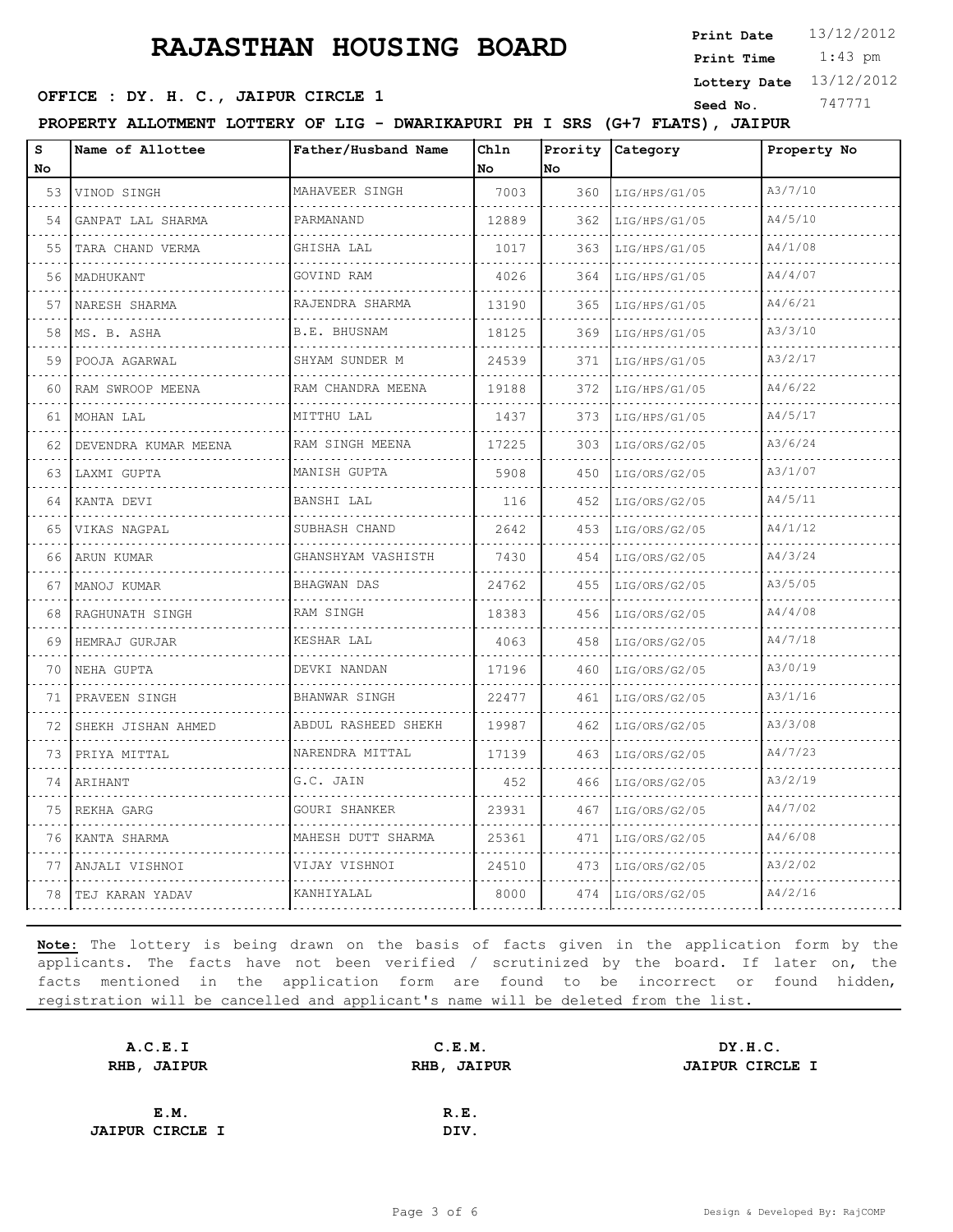1:43 pm **Print Date**  $13/12/2012$ **Print Time**

**Lottery Date** 13/12/2012

#### **SEED OFFICE : DY. H. C., JAIPUR CIRCLE 1 Seed No.** 747771

**PROPERTY ALLOTMENT LOTTERY OF LIG - DWARIKAPURI PH I SRS (G+7 FLATS), JAIPUR**

| S<br>No | Name of Allottee       | Father/Husband Name         | Chln<br>No | Prority<br>lno. | Category           | Property No |
|---------|------------------------|-----------------------------|------------|-----------------|--------------------|-------------|
| 79      | RAJ NATH               | KAILASH NATH                | 10532      | 475             | LIG/ORS/G2/05      | A4/3/01     |
| 80      | PRAKASH KUMAR KHATRI   | DAYAL DAS                   | 24434      | 480             | LIG/ORS/G2/05      | A3/7/18     |
| 81      | SANJAY KUMAR           | JAGDISH PRASAD              | 23900      | 486             | LIG/ORS/G2/05      | A3/2/05     |
| 82      | TANUJA TANWAR          | NAND KISHOR TANWAR          | 691        | 491             | LIG/ORS/G2/05      | A4/2/22     |
| 83      | .<br>KAILASH CHAND     | <b>BADRI PRASAD</b>         | 2897       | 492             | .<br>LIG/ORS/G2/05 | A4/5/13     |
| 84      | SONIYA JOSHI           | ANIL JOSHI                  | 14623      | 493             | LIG/ORS/G2/05      | A4/7/21     |
| 85      | POONAM JETHWANI        | DINESH JETHWANI<br><u>.</u> | 9805       | 494             | LIG/ORS/G2/05      | A4/2/05     |
| 86      | <b>JANAK SHARMA</b>    | SATYAPAL SHARMA             | 19995      | 496             | LIG/ORS/G2/05      | A3/4/13     |
| 87      | RAMAVTAR SAINI         | GANPAT LAL                  | 17457      | 499             | LIG/ORS/G2/05      | A4/2/13     |
| 88      | RICHA                  | MAHENDRA                    | 15907      | 500             | LIG/ORS/G2/05      | A3/0/03     |
| 89      | <b>DULICHAND GUPTA</b> | CHITTAR LAL                 | 12272      | 501             | LIG/ORS/G2/05      | A4/3/23     |
| 90      | SUNNY LALWANI          | SUNDER LALWANI              | 18557      | 502             | LIG/ORS/G2/05      | A4/2/21     |
| 91      | MANISH KUMAR<br>.      | BALLABH PRASAD<br>.         | 12608      | 506             | LIG/ORS/G2/05<br>. | A4/5/06     |
| 92      | <b>DURGA KANWAR</b>    | MUKUND SINGH SHEKHWAT       | 19347      | 424             | LIG/HPS/G2/05      | A4/7/17     |
| 93      | SHABANA KHAN           | NAIM KHAN                   | 6053       | 450             | LIG/HPS/G2/05      | A4/7/16     |
| 94      | MAHESH BHOJAK<br>.     | BUDHMAL BHOJAK<br>.         | 5062       | 455             | LIG/HPS/G2/05      | A3/7/08     |
| 95      | AVNISH KUMAR           | VED PRAKASH                 | 7570       | 457             | LIG/HPS/G2/05      | A4/3/21     |
| 96      | USHA VADHWANI          | LAXMAN DAS                  | 1333       | 459             | LIG/HPS/G2/05      | A4/3/10     |
| 97      | RADHA BALLABH          | SUBHASH CHAND               | 17592      | 460             | LIG/HPS/G2/05      | A4/7/10     |
| 98      | DHANNA LAL             | PRABHATI LAL                | 16856      | 462             | LIG/HPS/G2/05      | A3/5/02     |
| 99      | BRIJESH KUMAR          | NAND KISHOR                 | 8253       | 464             | LIG/HPS/G2/05      | A4/6/04     |
| 100     | SHAMMI SAHANI          | N.S. SAHANI                 | 23478      | 465             | LIG/HPS/G2/05      | A3/6/05     |
| 101     | SUSHMA DEVI            | PRAKASH CHAND               | 13663      | 466             | LIG/HPS/G2/05      | A4/4/24     |
| 102     | NIDHI SHARMA           | RAM KISHOR                  | 21994      | 468             | LIG/HPS/G2/05      | A4/0/11     |
|         | 103 MAYA DEVI DHAKED   | BANWARI LAL                 | 6347       | 470             | LIG/HPS/G2/05      | A4/7/03     |
|         | 104 LAJWANTI THWANI    | <b>BHAGCHAND</b>            | 915        | 471             | LIG/HPS/G2/05      | A4/4/22     |

| A.C.E.I                | C.E.M.             | DY.H.C.                |
|------------------------|--------------------|------------------------|
| RHB, JAIPUR            | <b>RHB, JAIPUR</b> | <b>JAIPUR CIRCLE I</b> |
|                        |                    |                        |
| E.M.                   | R.E.               |                        |
| <b>JAIPUR CIRCLE I</b> | DIV.               |                        |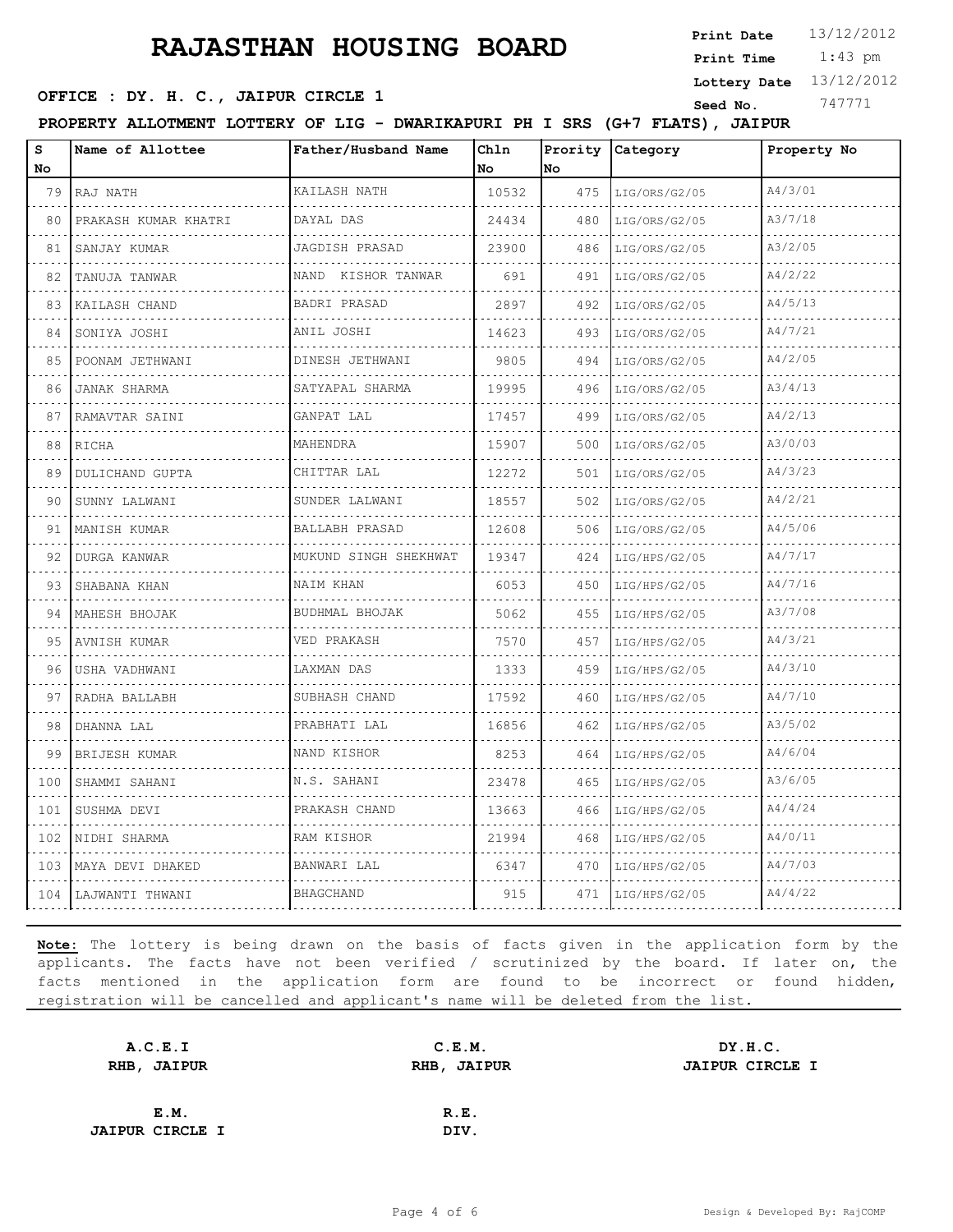1:43 pm **Print Date**  $13/12/2012$ **Print Time**

**Lottery Date** 13/12/2012

#### **SEED OFFICE : DY. H. C., JAIPUR CIRCLE 1 Seed No.** 747771

**PROPERTY ALLOTMENT LOTTERY OF LIG - DWARIKAPURI PH I SRS (G+7 FLATS), JAIPUR**

| S<br>No                            | Name of Allottee        | Father/Husband Name    | Chln<br>No | Prority<br>No | Category      | Property No |
|------------------------------------|-------------------------|------------------------|------------|---------------|---------------|-------------|
| 105                                | MOHD. ANISH             | LIYAKAT ALI            | 19329      | 472           | LIG/HPS/G2/05 | A4/2/19     |
| .<br>106                           | DHARMENDRA KUMAR        | LAXMAN DAS             | 336        | 473           | LIG/HPS/G2/05 | A3/4/03     |
| .<br>107                           | BRIJESH VYAS            | VIJAY KISHAN           | 19952      | 476           | LIG/HPS/G2/05 | A3/3/11     |
| 108                                | ATIF UR RAHMAN          | JAMEEL UR RAHMAN       | 15191      | 477           | LIG/HPS/G2/05 | A3/7/12     |
| .<br>109                           | SOHAIL AHMED            | .<br>IRSHAD AHMED      | 19221      | 481           | LIG/HPS/G2/05 | A4/2/15     |
| 110                                | KRISHAN KUMARI SAIN     | .<br>MAHAVEER PRASAD   | 1874       | 484           | LIG/HPS/G2/05 | A4/6/03     |
| 111                                | DINESH KUMAR SHARMA     | RAM NIWAS              | 519        | 485           | LIG/HPS/G2/05 | A4/5/20     |
| الدائد الدائد<br>112               | AARTI DEVI              | VIJAY SINGH            | 8573       | 487           | LIG/HPS/G2/05 | A4/1/17     |
| .<br>113                           | VINOD KUMAR JAIN        | KAMAL KUMAR            | 6427       | 489           | LIG/HPS/G2/05 | A4/6/02     |
| 114                                | HARINDRA SHARMA         | ARVIND SHARMA          | 9163       | 490           | LIG/HPS/G2/05 | A4/2/23     |
| .<br>115                           | VISHNU KUMAR            | HEERA NAND             | 10221      | 492           | LIG/HPS/G2/05 | A4/4/19     |
| 116                                | KEDAR SINGH             | MADAN SINGH            | 22651      | 494           | LIG/HPS/G2/05 | A3/5/19     |
| 117                                | TIRLOK CHAND            | PREM CHAND JAIN        | 9681       | 495           | LIG/HPS/G2/05 | A3/5/11     |
| .<br>118                           | VINOD KANWAR RATHORE    | .<br>AJEET SINGH       | 14067      | 500           | LIG/HPS/G2/05 | A4/3/03     |
| $\sim$ $\sim$ $\sim$ $\sim$<br>119 | OM PRAKASH              | KANHIYA LAL            | 12586      | 501           | LIG/HPS/G2/05 | A3/5/24     |
| 120                                | MUKESH KUMARI           | ANUP RAV               | 25222      | 503           | LIG/HPS/G2/05 | A4/2/09     |
| .<br>121                           | .<br>MANAD KUMAR MANDAL | MAHENDRA MANDAL        | 25350      | 507           | LIG/HPS/G2/05 | A3/3/01     |
| $-1 - 1 - 1$<br>122                | PRAKASH CHAND           | .<br>RAGHUVEER SINGH   | 383        | 508           | LIG/HPS/G2/05 | A3/0/15     |
| 123                                | NEERAJ JAIN             | TIRLOK JAIN            | 24594      | 509           | LIG/HPS/G2/05 | A4/2/11     |
| $\sim$ $\sim$ $\sim$ $\sim$<br>124 | CHHOTU LAL GURJAR       | .<br>CHITAR MAL GURJAR | 24350      | 510           | LIG/HPS/G2/05 | A3/3/20     |
| 125                                | GOPAL GURJAR            | .<br>RAM LAL GURJAR    | 17005      | 511           | LIG/HPS/G2/05 | A3/5/22     |
| 126                                | ANIL KUMAR              | MOOL CHAND             | 4218       | 14            | LIG/ORS/G4/05 | A4/6/12     |
| د د د د<br>127                     | SHIV KUMAR VERMA        | MOOL CHAND             | 4221       | 34            | LIG/ORS/G4/05 | A4/4/11     |
| 128                                | KESHYARAM MEENA         | KALYAN SAHAI           | 13729      | 54            | LIG/ORS/G4/05 | A4/7/22     |
| 129                                | BHANWAR LAL             | LT. SHRI GANESH        | 4877       | 110           | LIG/ORS/G4/05 | A3/1/10     |
| 130                                | SHYAM SINGH MEENA       | .<br>ISWAR LAL MEENA   | 10360      | 111           | LIG/ORS/G4/05 | A4/6/01     |

| A.C.E.I                | C.E.M.      | DY.H.C.                |
|------------------------|-------------|------------------------|
| RHB, JAIPUR            | RHB, JAIPUR | <b>JAIPUR CIRCLE I</b> |
|                        |             |                        |
| E.M.                   | R.E.        |                        |
| <b>JAIPUR CIRCLE I</b> | DIV.        |                        |